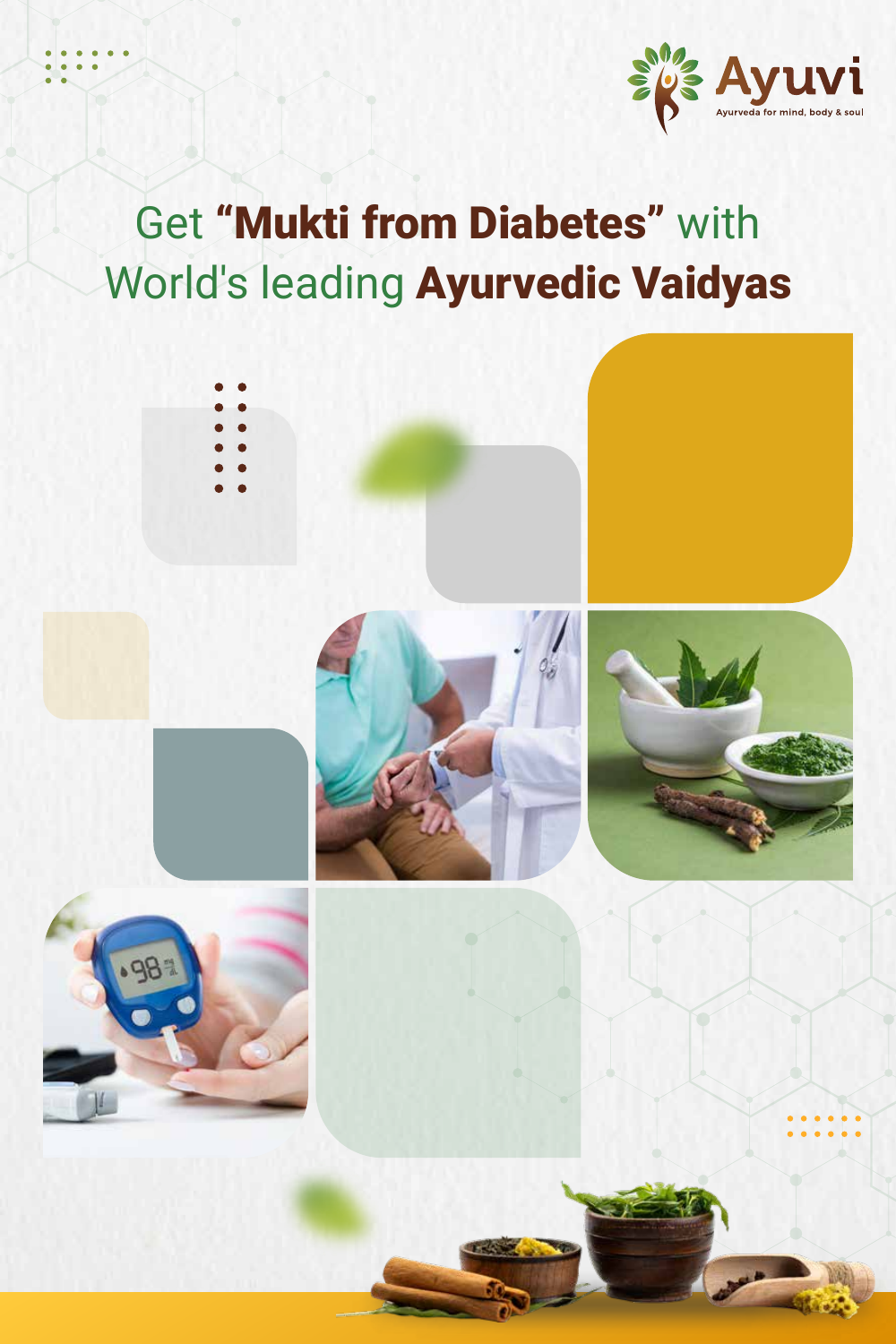## Know about **Ayuvi**

Ayuvi is a platform designed to help you live a healthier, happier life through a combination of the ancient science of Ayurveda, modern technology, and specialized guidance from experts.

**Ayurveda has re-emerged as a successful treatment option for Diabetes.** Ayuvi's **"Mukti from Diabetes"** Program has been designed in such a way that -



Integrative approach of Ayurveda and Modern Science for Diabetes



Healing the root cause of disease to achieve Sampurna Swasthya



India's leading Ayurveda Doctors treating all your health concerns



Helps in holistic healing of your mind, body, and soul

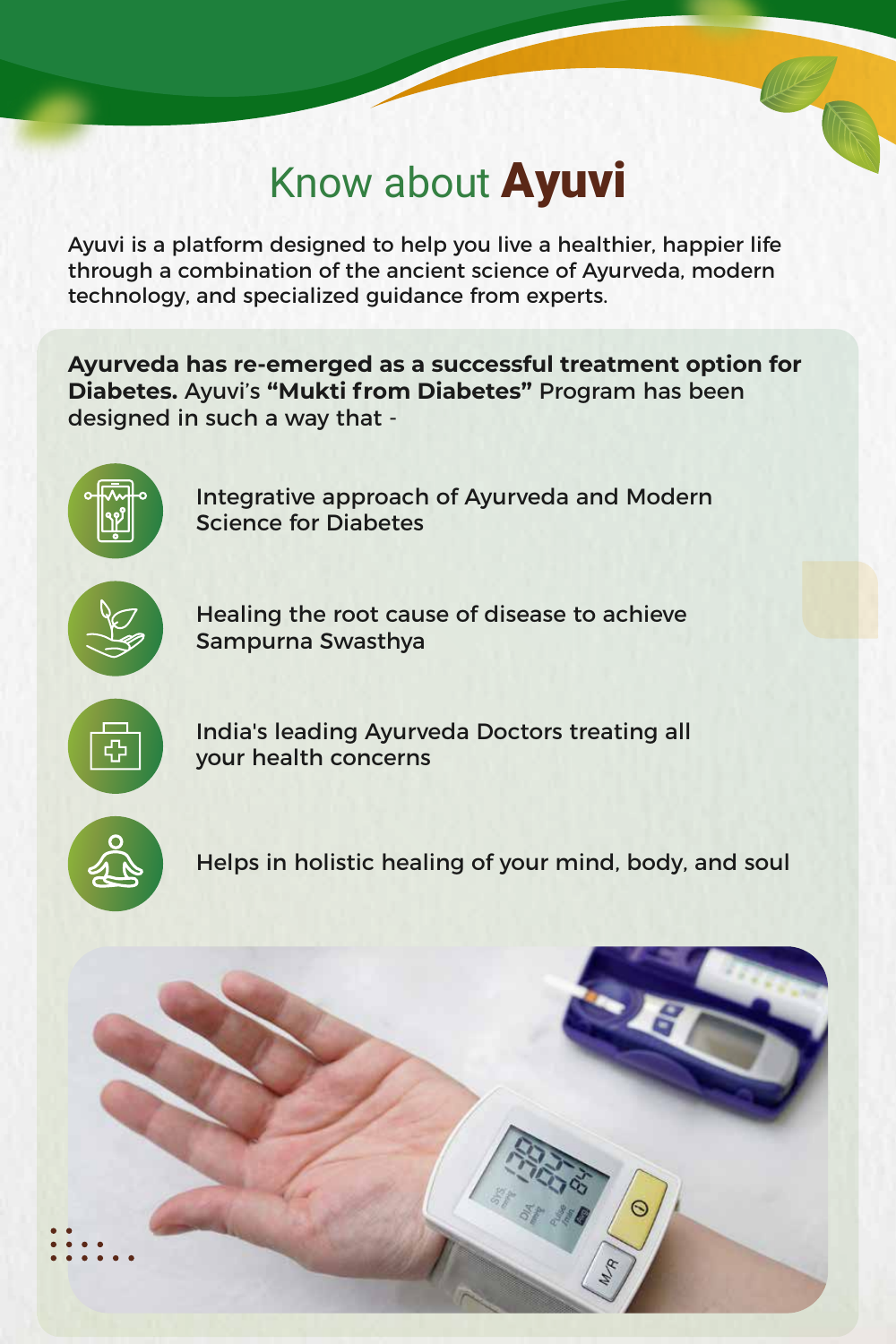

### Patients have been able to achieve excellent, sustainable, and long term results through Ayuvi Health Program

| 100% | reversal In Pre-diabetes With The Guidance<br>Of Ayuvi Health Experts, Personalized Plan And Care       |
|------|---------------------------------------------------------------------------------------------------------|
| 100% | of patients achieved control on blood sugar levels                                                      |
| 75%  | reduction in current allopathic medicines in just 3 months                                              |
| 75%  | of chronic Diabetes patients experienced a drop of 3 units in<br>HbA1c levels within just 3 months      |
| 85%  | of patients experienced improved sleep and improved energy levels                                       |
| 95%  | of patients brought blood sugar levels under control with the<br>first 15 days of following the program |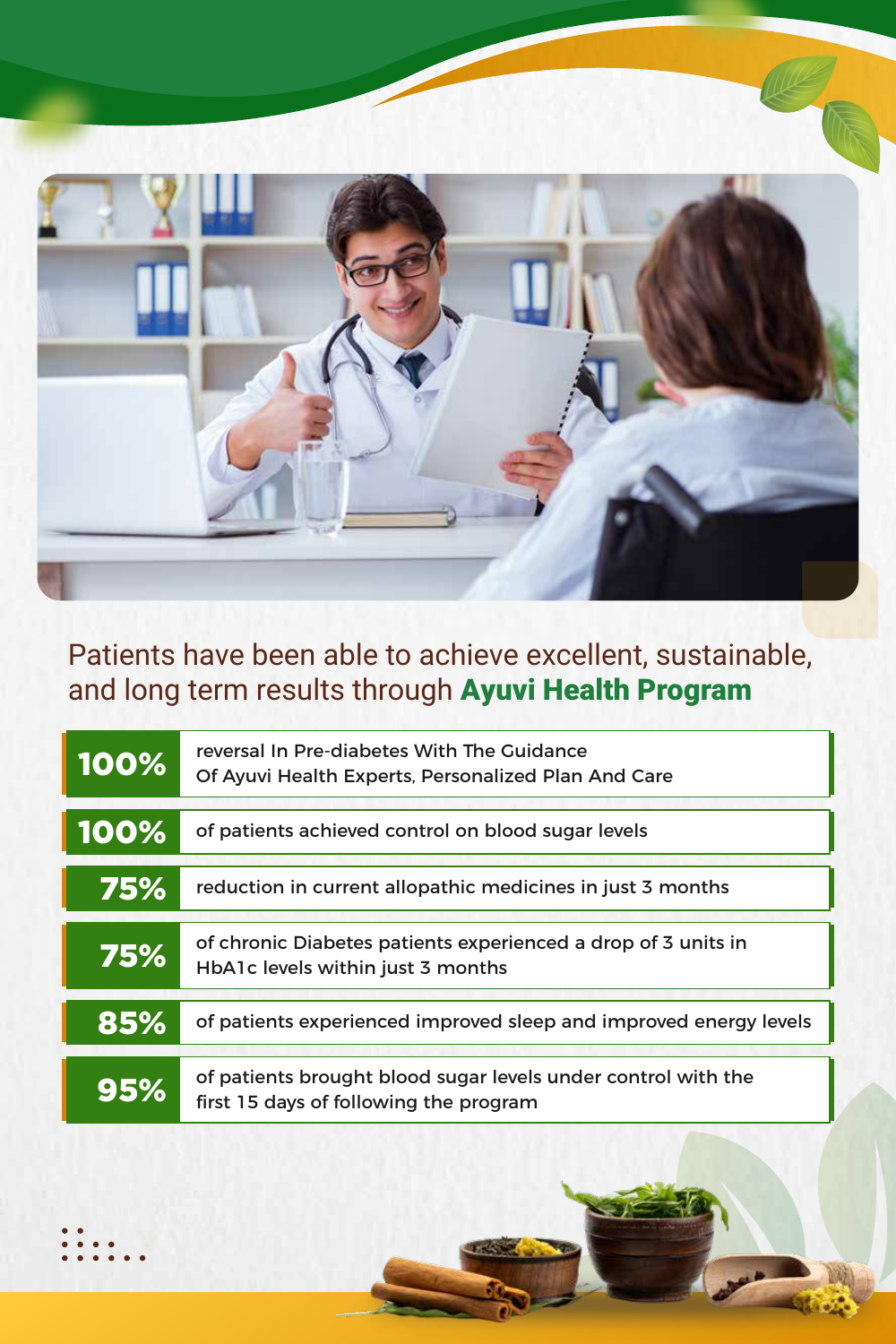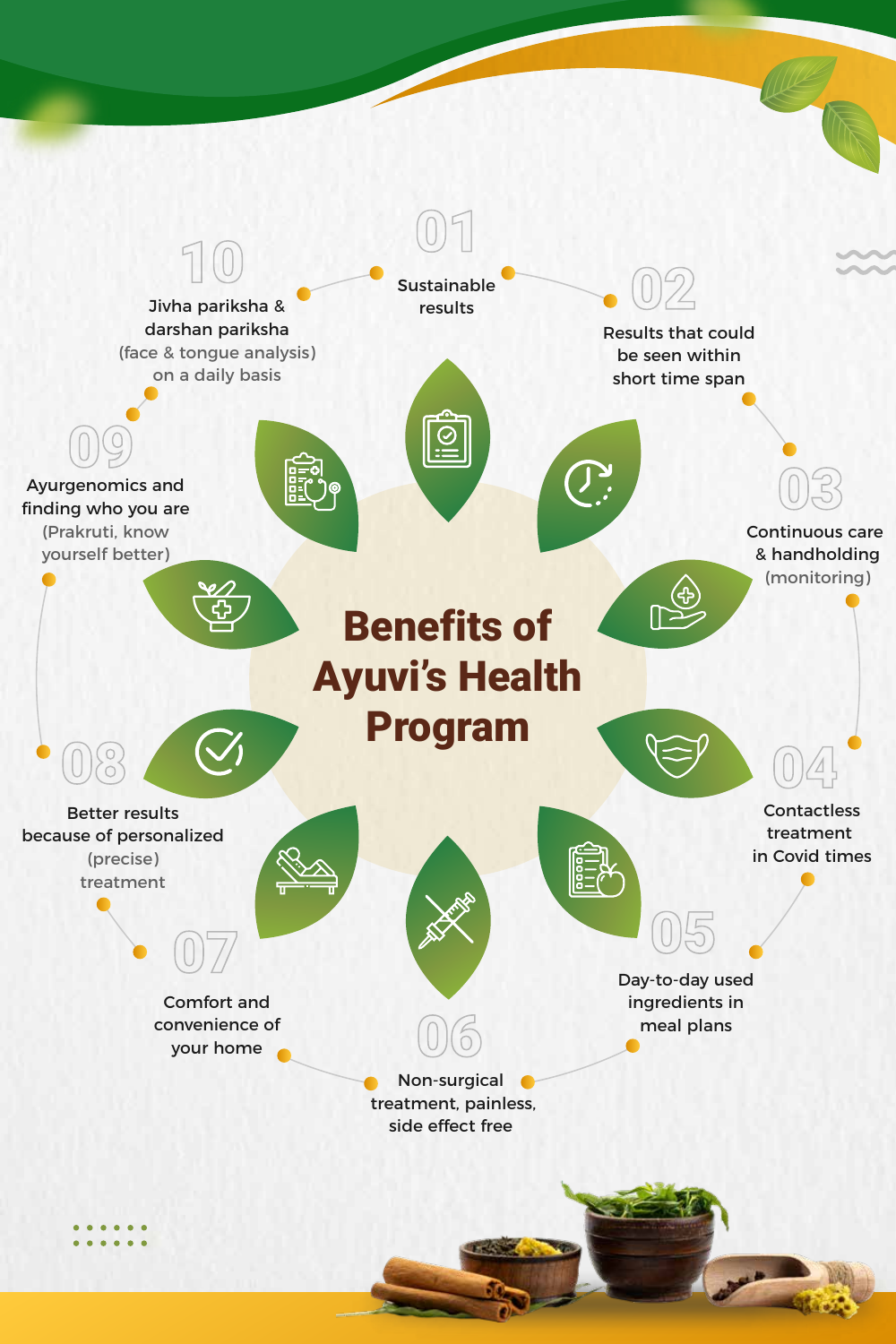## Ayuvi's holistic treatment - Your path to Freedom